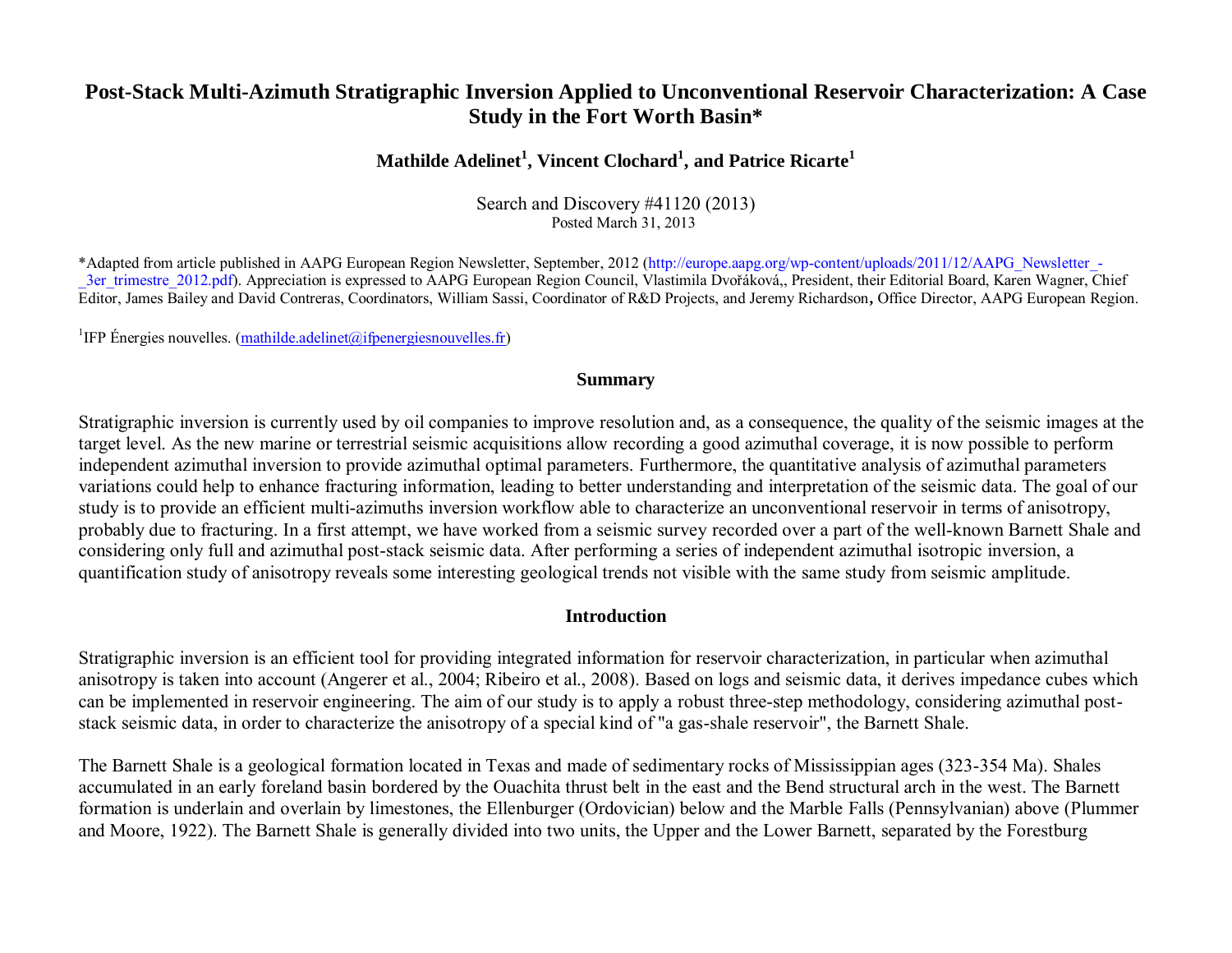Limestone. However, in our study area, the Forestburg Limestone is absent and the Barnett is continuous without distinction between Lower and Upper Barnett.

### **Data and Method**

The Barnett Shale lies at a depth of around 1200 m in our study area, with a thickness of about 35m in wells located in the vicinity of the seismic area (Well 1 in the northwestern part of the survey and Well 2 in the eastern part). The top of Barnett is clearly defined on the log data by the contrast in gamma ray features existing between the Marble Falls, the Barnett Shale and the Ellenburger Formation lying beneath them [\(Figure 1\)](#page-5-0).

Two 3D surveys were acquired in 2005 and 2006 in the Fort Worth Basin. The combined dataset is some 88.88 square miles ([Figure 1](#page-5-0)). The right and left parts of **Figure 1** illustrate the comparison between acoustic impedances (Ip) derived from density and acoustic sonic logs, converted in two-way time, with the migrated seismic traces extracted at well locations. The lithologies are also shown, based on gamma ray data. Two strong reflectivities are visible on extracted seismic trace: the top of the Marble Falls at around 600ms (called H600) and the base of the Barnett Shale at around 680ms (called H680). In this part of the basin, the Barnett Shale has a thickness of only about 20ms (seismic sampled with 2ms). The seismic data have been sorted and partially stacked according to six azimuthal sectors: 0-30°, 30-60°, 60-90°, 90-120°, 120-150° and 150-180°.

The inversion workflow is divided into three main steps. An exhaustive description of the workflow is presented in Delépine et al. (2010). The first one consists in calibrating the seismic at reservoir level to the well log data (Lucet et al., 2000). The main challenge is to find for each azimuthal stack, a common optimal wavelet satisfying the correlation between surface seismic and synthetic traces computed at each well. These synthetics are obtained by convolution of the acoustic reflectivity logs, converted in two-way time domain, by the estimated wavelet. The second step corresponds to an acoustic a priori model building; it is a mono-parameter representation because only post-stack data are available. This step also requires interpreted horizons derived from the full stack of seismic data and associated with major geological units. In the target area we have identified two main horizons: the top of the Marble Falls (H600) and the base of Barnett Shale (H680) used to define sedimentary mode of deposition inside the main geological units. The third step consists in performing independent model-based isotropic poststack inversions for each azimuth, using the same a priori model previously described. All three steps are part of a workflow we call multiazimuthal post-stack inversion in the following. This workflow provides us as many acoustic impedances cubes as azimuth sectors, i.e. six in our case study.

A further step is to quantify the 3D azimuthal variations of acoustic impedances; to achieve this goal we use an explicit ellipse-fitting algorithm which initial equations are derived from Dey and Ray (1999). In fact, inputs could be any kind of parameters, like original seismic amplitudes, attributes, like coherency, curvature and more interestingly inverted acoustic impedances. For a given bin of the inverted target area, the fitting uses 12 values (6 azimuthal values on 0-180° and their projections on 180-360°) in a spherical coordinate system to compute the best ellipse. We can apply the ellipse fitting for all bins of the 3D target in a sequential process to produce two outputs attributes: the ratio between the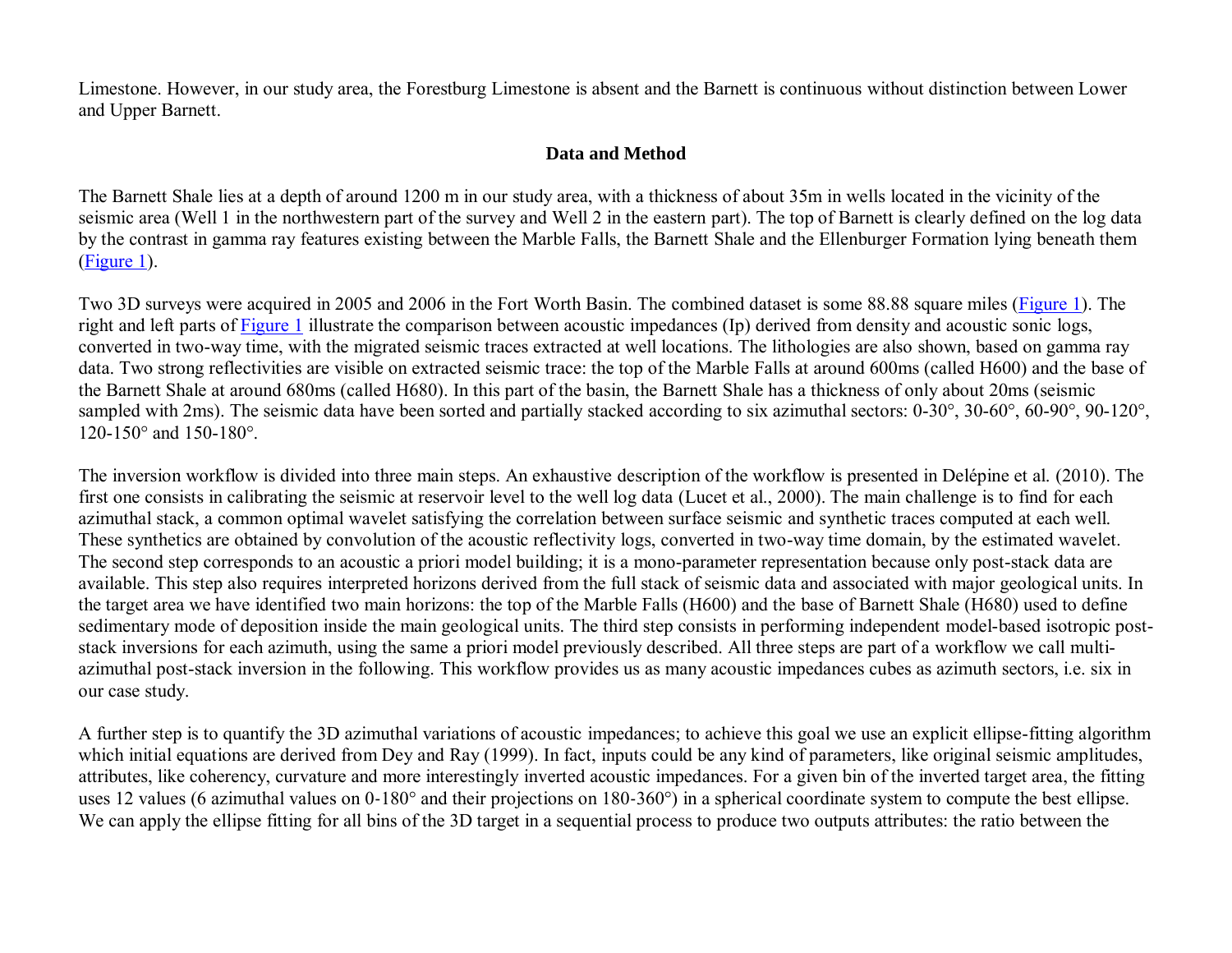larger and the smaller semiaxis and the tilt of the ellipse. The ratio corresponds to the deviation according to the isotropic case in which the ellipse would be a circle and it is called anisotropic ratio in the following sections.

#### **Results**

We firstly proceeded to a classical and robust full post-stack inversion to provide an acoustic impedance cube of reference. However, we did not use the full stack provided. Indeed, some processing phases have modified the original seismic amplitudes, probably for specific reasons. To get around the problem, we performed a new full stack seismic data by stacking all the azimuthal partial stacks on which we are sure that relative amplitudes have been preserved. This new full post‐stack seismic allows us to get over the missing amplitude preservation and can be quantitatively compared to partial azimuthal seismic stacks. The upper image in [Figure 2](#page-6-0) presents acoustic impedances obtained with the full post‐stack inversion extracted at horizon H680 (base Barnett). Each of the two wells is denoted by a little black cross, Well 1 in the northwestern part and Well 2 in the eastern part. We can observe that impedances are quite similar in all the area (around  $15000 \text{ g/cm}^3$ .km/s), except in the western part, where they are much lower (above 10000 g/cm<sup>3</sup>.km/s) due to edge effects like seismic image defocusing enhanced by the presence of a major fault precisely known in this area. The fault alignment is north-south according to the main extension direction of the basin. Except around the vicinity of Well 1, there is no significant variation of impedances apparently in the Barnett Shale. The full post‐stack inversion provides us a first sight on the evolution of acoustic impedances in the Barnett field.

Then we performed independent inversion using azimuthal post-stack seismic. We use the same a priori model built from interpreted horizons on the full post‐stack seismic. A step further consists in applying a kind of residual NMO corrections, based on semblance algorithm, to perfectly align seismic events from each azimuthal post‐stack to the full post‐stack seismic considered as a reference base time. This step has improved amplitude continuity in the neighboring of the Davis Lake well (not displayed in the text). Middle and lower images of [Figure 2](#page-6-0) present the acoustic impedances obtained at H680 for azimuth 3 (60‐90°) and azimuth 6 (150‐ 180°). The westernmost part of the field is still characterized by very low impedance values due again to edge effects. Moreover, in the vicinity of Davis Lake well, we observe an interesting azimuthal acoustic impedance variation. Some lineaments are highlighted by this method: a north-south trend is visible in particular on azimuth 6. Globally, the inverted impedances from azimuth 3 are smaller than those from azimuth 6, may be linked with irregularity in survey fold. Nevertheless, we did a further interpretation quantifying azimuthal impedance variations, taking into account all the six acoustic impedances cubes and using the previously cited ellipse-fitting algorithm.

[Figures 3](#page-7-0) and [4](#page-8-0) present the anisotropic ratios obtained from seismic amplitudes (upper images) and the inverted impedances (lower images) extracted from horizons: H600 at the top of Marble Falls in [Figure 3](#page-7-0) and H680 at the base of Barnett Shale in [Figure 4.](#page-8-0) The high values obtained on the edges of the survey are not significant and due to migration smiles. One has to keep in mind, outside the survey inversion results is the a priori model; consequently, ratio is equal to 1. The comparison between anisotropic ratio from seismic amplitudes and inverted impedances shows how integrated inversion workflow brings new kind of information on reservoir structuring. Indeed, the fitting performed on seismic amplitude presents very noisy result; some trends are revealed, presenting high anisotropic ratio, incompatible with natural anisotropy ratio due to fracturing (generally comprised between 0 and 10 %; i.e*.* a ratio between 1 and 1.1). On the contrary, results of anisotropy ratio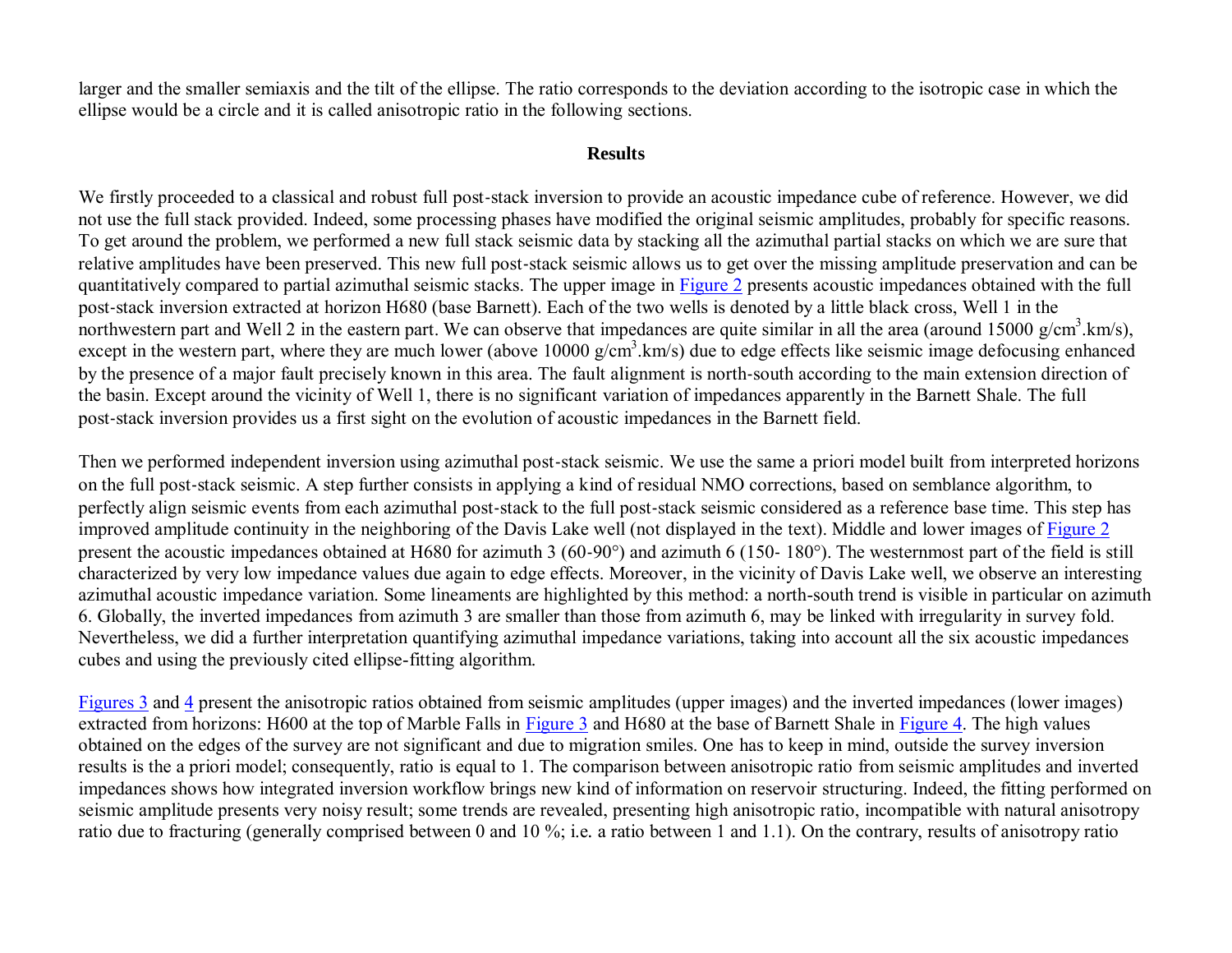obtained from impedances seem to be in the good scale and may be interpreted as anisotropy due to cracks. Furthermore, some kinds of lineaments are also visible with anisotropic ratios from impedances and are consistent with what is observed in [Figure 2.](#page-6-0)

[Figures 3](#page-7-0) and [4 a](#page-8-0)lso bring significant results for the characterization of hydrocarbon reservoirs. Indeed, the anisotropic ratio obtained from impedances are globally higher on the horizon H600 than on horizon H680. A possible explanation is that horizon H600 corresponds to the top of a carbonate layer, the Marble Falls, which is expected to be more fractured than the underlying Barnett Shale. Inversion results show this trend and, more particularly, some lineaments seem to disappear between the carbonates and the shale. At this stage of the study, open questions remain: do the prospective faults responsible for a vertical variation of anisotropy really disappear in the shale? Do they still exist in the shale, but they are more difficult to be seen by seismic because impedance contrast is smoother? We are more confident with the second hypothesis based on other studies (Burhannudinnur and Morley, 1997; Morley and Burhannudinnur, 1997). Consequently, even if a fault induces an offsetting of strata in the shale, it should be possible for wave propagation not to be affected, and nothing would appear on the seismic signal recorded at the surface.

### **Conclusions**

In this study, we present a multi-azimuths inversion workflow which enables us to extract azimuthal anisotropy information from post-stack seismic data only, and it is probably linked with some geological trend. Anisotropic ratios and ellipse tilts could be seen as complementary information with seismic attributes.

For the unconventional plays, these preliminary results are encouraging to generalize the multi-azimuths post-stack inversion workflow to multi-azimuths pre-stack data allowing recovery of elastic *P-* and *S-*wave impedances. The ellipse fitting on inverted impedances seem to be a good tool to find a better way to predict where sweet spots are located.

We have to go further by investigating the potential link between our anisotropic spots and the chasing sweet spots which are keys to optimize reservoir production.

### **Acknowledgments**

**T**he authors would like to thank the European GASH project for providing seismic and log data. They also thank Isabelle Moretti, Sébastien Rohais, and William Sassi from IFP Energies nouvelles to shed light on the geological characteristics of the Fort Worth Basin and Barnett Shale.

## **Bibliography**

Angerer, E., P. Lanfranchi, S. Pharez and S. Rogers, 2004, Integrated fracture characterization from seismic processing to reservoir modeling: 5th Conference & Exposition on Petroleum Geophysics, Hyderabad-2004, India, p. 657-661.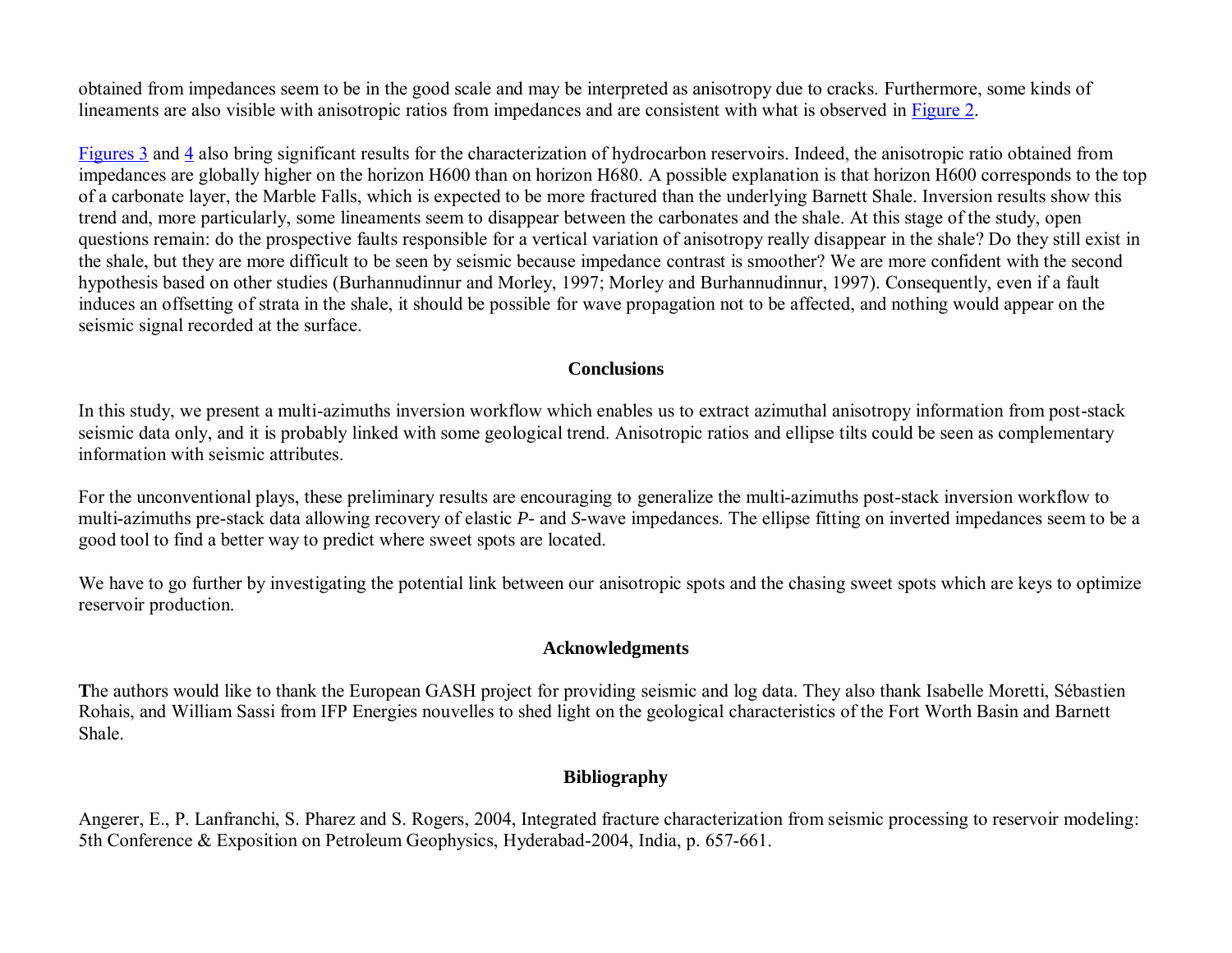Burhannudinnur, M., and C.K. Morley, 1997, Anatomy of growth fault zones in poorly lithified sandstones and shales: Implications for reservoir studies and seismic interpretation. Part 1, outcrop studies: Petroleum Geoscience, v. 3, p. 211-224.

Delépine, N., V. Clochard, K. Labat, and P. Ricarte, 2011, Post-stack stratigraphic inversion workflow applied to carbon dioxide storage: Application to the saline aquifer of Sleipner field: Geophysical Prospecting, v. 59 (1), p. 132-144.

Lucet, N., P.Y. Déquirez, and F. Cailly, 2000, Well-to-seismic calibration: A multiwell analysis to extract one single wavelet: 70th SEG meeting, Calgary, Canada, Expanded Abstracts, p. 1615–1618.

Plummer, F.B., and Moore, R.C., 1922, [Stratigraphy of the Pennsylvanian formations of north-central Texas:](http://ngmdb.usgs.gov/Prodesc/proddesc_92397.htm) University of Texas Bulletin, no. 2132, 237 p.

Ribeiro, C., C. Reiser, F. Saeed Al-Shekaili, M.S. Al Nahhas, and M. Boekholt, 2008, Azimuthal anisotropy analysis for fractured reservoir characterisation: Super giant field, U.A.E. Abu Dhab: International Petroleum Exhibition and Conference, 3-6 November 2008.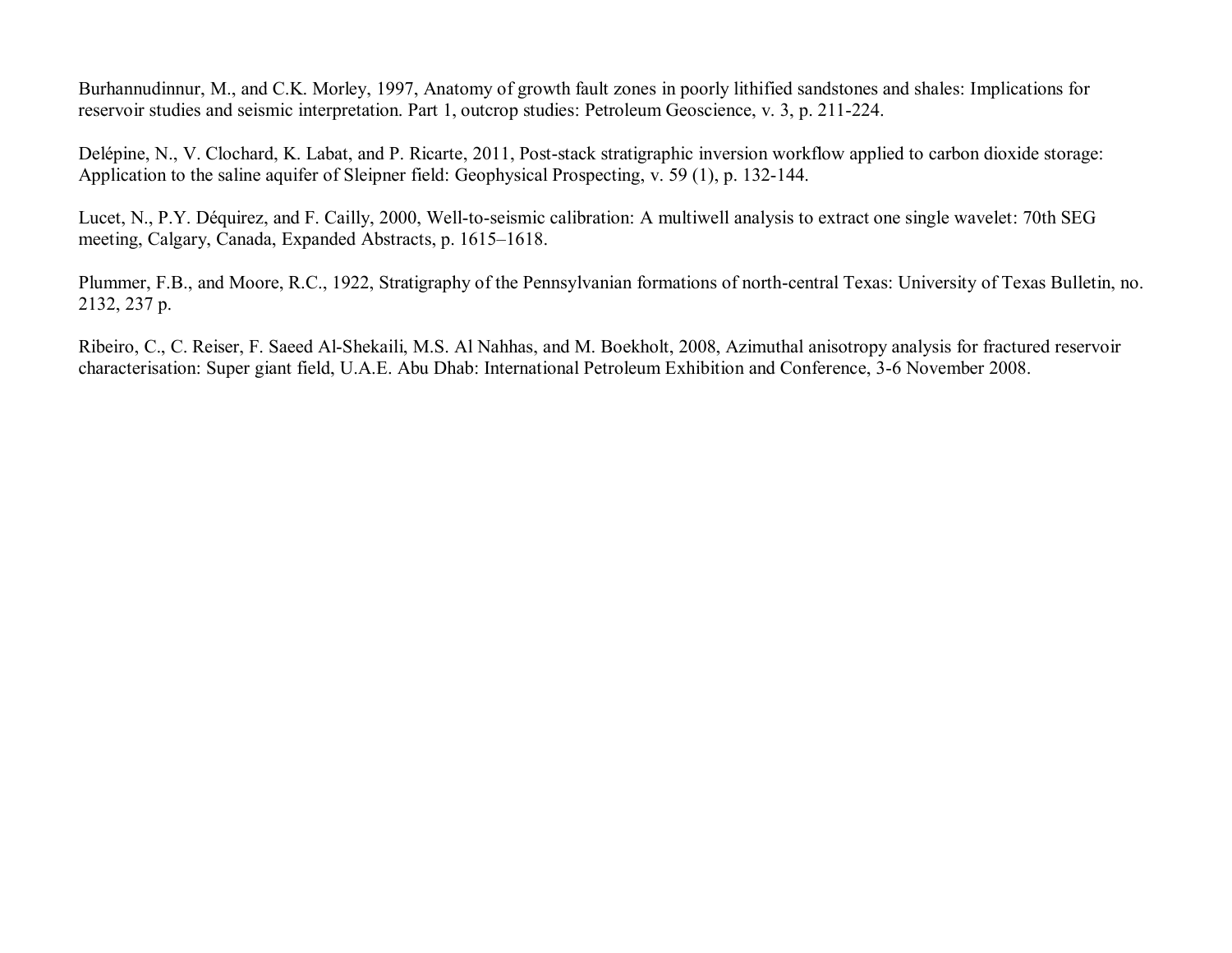<span id="page-5-0"></span>

Figure 1. Seismic and well data.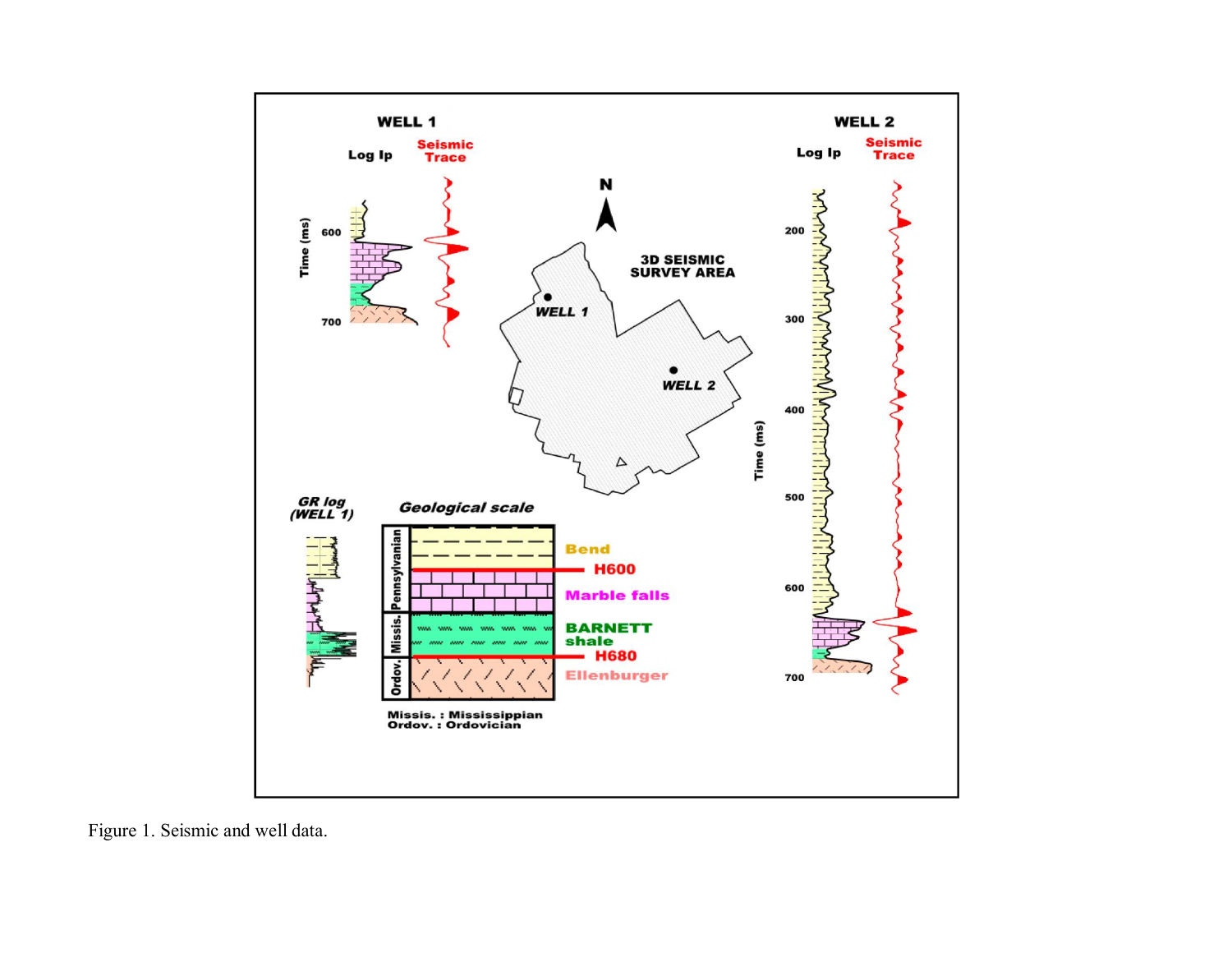#### **H680 - FULL POSTSTACK**

<span id="page-6-0"></span>

H680 - azimuths 60°/90°



H680 - azimuths 150°/180°



Figure 2. Horizon extracted acoustic impedances from full post-stack inversion (upper) and two azimuthal post-stack inversions (middle and lower) showing significant variations.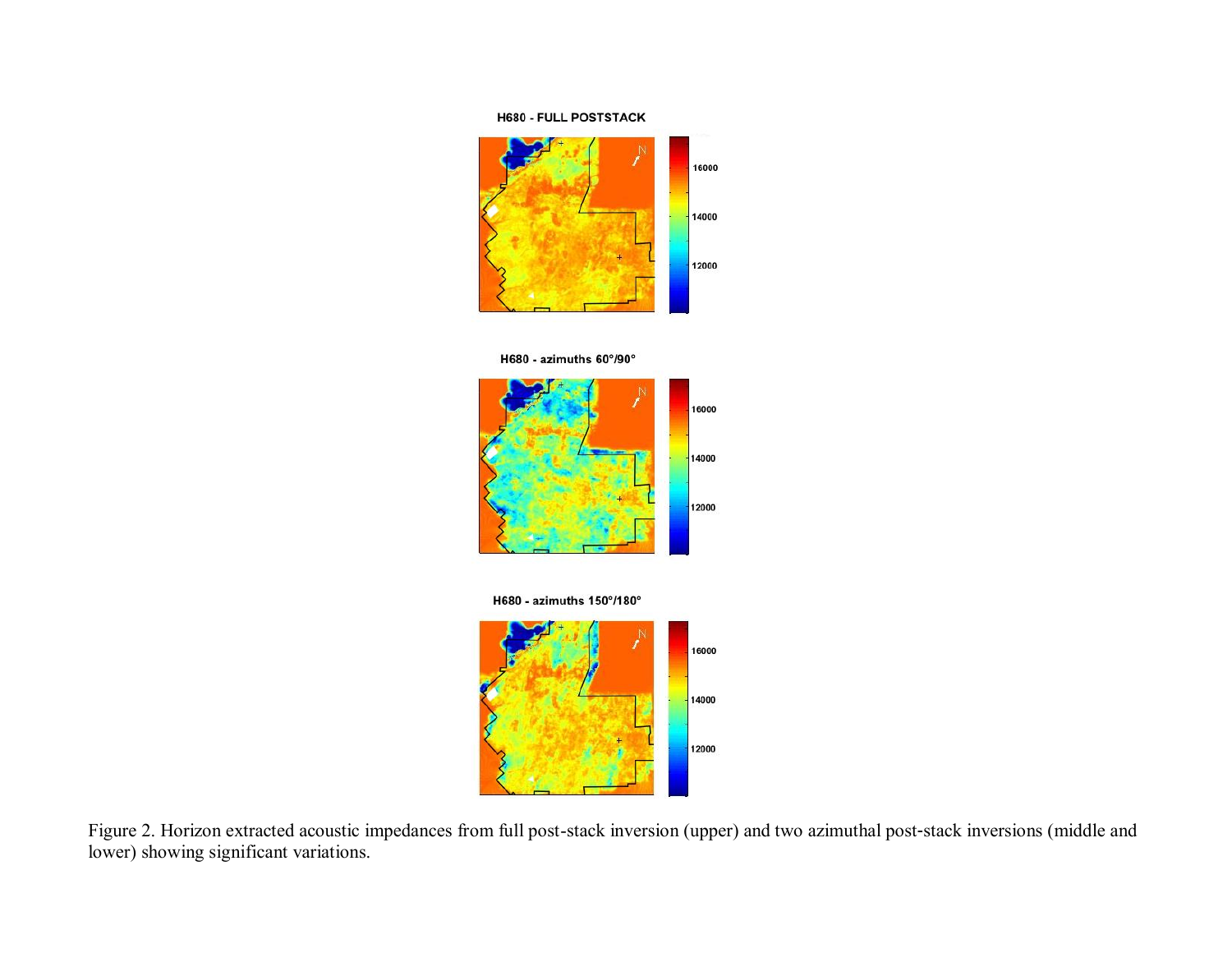<span id="page-7-0"></span>

Figure 3. Comparison of anisotropic ratio obtained from seismic amplitudes and from inverted acoustic impedances extracted on horizon H600 (top carbonates).